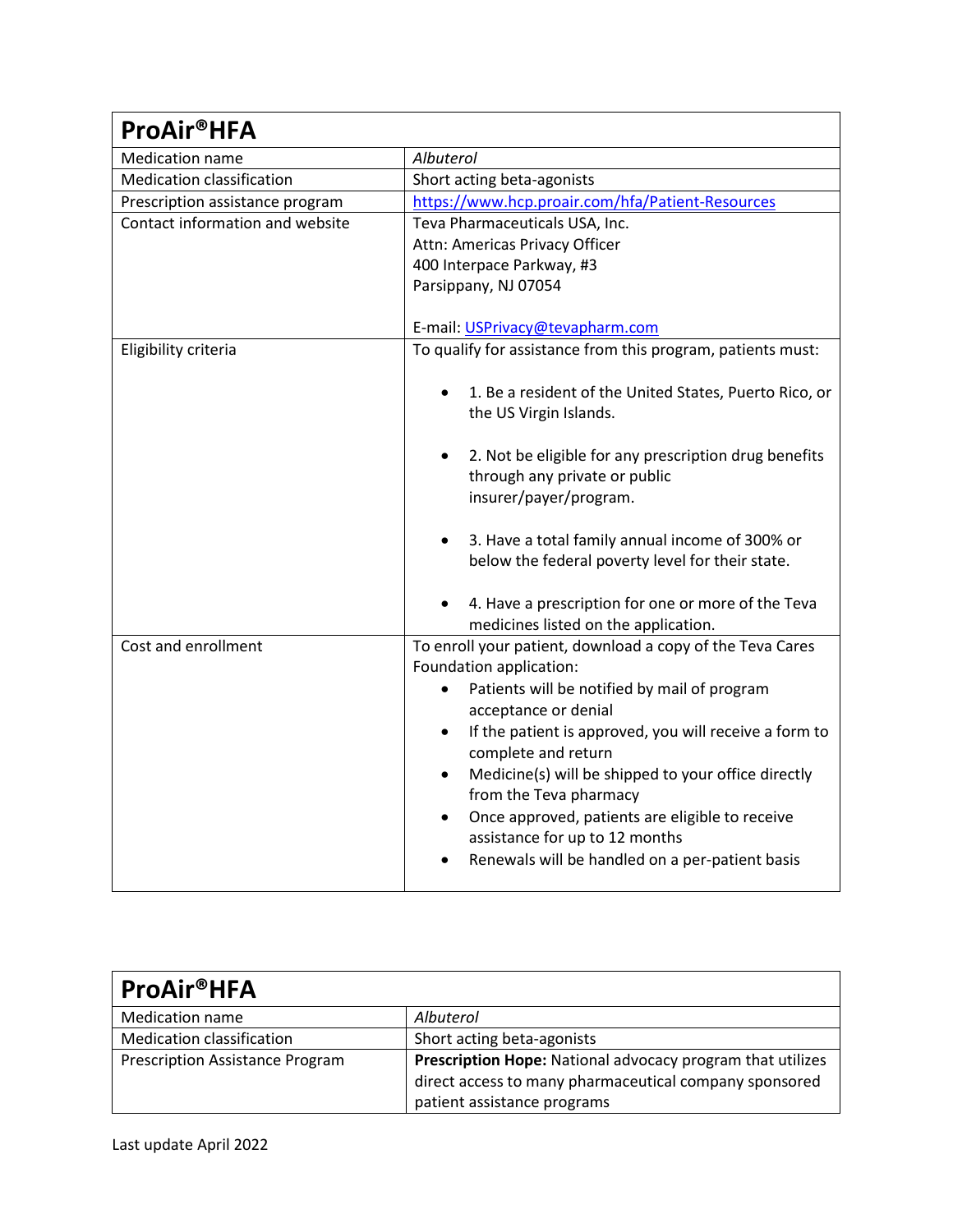| Contact information and website | Phone: (877) 296-4673<br>Fax: (877) 298-1012<br>Mailing address:<br>Prescription Hope, Inc.                                                                                                                                                                                                                                                                                                                                                                                                                                                                                                                                                                                                                                                                                                                                                                                                                                                                                                                                                                                                                                                                                                                                                  |
|---------------------------------|----------------------------------------------------------------------------------------------------------------------------------------------------------------------------------------------------------------------------------------------------------------------------------------------------------------------------------------------------------------------------------------------------------------------------------------------------------------------------------------------------------------------------------------------------------------------------------------------------------------------------------------------------------------------------------------------------------------------------------------------------------------------------------------------------------------------------------------------------------------------------------------------------------------------------------------------------------------------------------------------------------------------------------------------------------------------------------------------------------------------------------------------------------------------------------------------------------------------------------------------|
| Eligibility criteria            | US resident<br>$\bullet$<br>May be uninsured<br>Restrictions do apply (must complete enrollment<br>application)<br>The average income to qualify for the Prescription<br>Hope pharmacy program:<br>Individuals earning around \$30,000 per<br>$\circ$<br>year<br>Couples earning around \$50,000 per year<br>$\circ$<br>Guidelines increase with each additional<br>$\circ$<br>member in households earning up to<br>\$100,000 per year                                                                                                                                                                                                                                                                                                                                                                                                                                                                                                                                                                                                                                                                                                                                                                                                      |
| Cost and enrollment             | \$50 per month, per medication<br>٠<br>Click "Enrollment" on the top of the screen and<br>create an account<br>Complete all required sections of the Prescription<br>Hope enrollment form that is provided on the<br>website above<br>Need to include the following documents if<br>applicable:<br>If you are on Medicare, you must submit a<br>$\circ$<br>copy of your most recent Social Security<br>New Benefit Amount Statement<br>If you applied for Medicaid or have applied<br>$\circ$<br>for low-income subsidy (LIS), you must<br>submit a copy of the determination letter<br>Completed and signed application with required<br>documents may be completed online, faxed or<br>mailed to:<br>Prescription Hope, Inc.<br>$\circ$<br>P.O. Box 2700<br>Westerville, Ohio 43086<br>Fax: (877) 298-1012<br>Prescription Hope does not guarantee your<br>approval for patient assistance programs; it is up to<br>each applicable drug manufacturer to make the<br>eligibility determination<br>After enrollment, you can typically expect to<br>receive 90 days' worth of medication delivered to<br>your home or doctor's office within 4 to 6 weeks<br>Refills will be delivered automatically before your<br>current supply runs out |